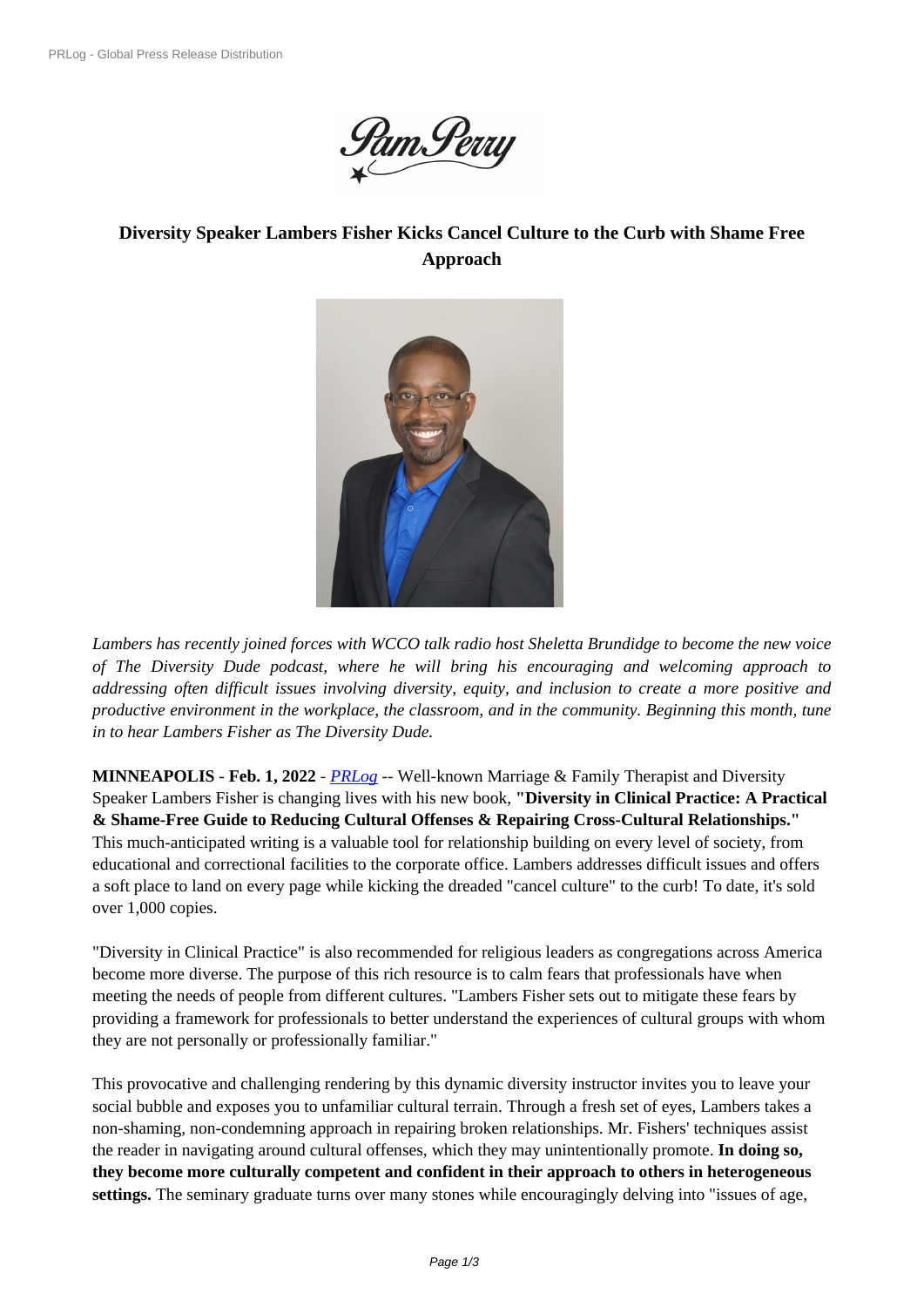gender, sexuality, religion, acculturation, and social justice, as well as identifying opportunities to [strengthen your cultural self-aware](https://www.prlog.org/)ness."

Mr. Fisher is no novice in his field of expertise. He has been helping individuals, couples, and families from varied cultural and ethnic backgrounds for nearly two decades. As a licensed marriage and family therapist, Lambers changed lives all over the globe, and now he is turning his focus to the business arena. From the bedroom to the boardroom, Lambers Fisher has you covered.

**Mr. Fisher holds an impressive educational portfolio, including a Bachelor of Arts in Psychology from the University of Minnesota – Twin Cities**. In addition, Lambers has obtained a Master of Science in Marriage & Family Therapy and a Master of Divinity from Fuller Theological Seminary in Pasadena, CA.

According to Lambers, "If we can learn to help everyone feel seen and valued, despite their similarities and differences, we will see opportunities to strengthen relationships across the board, and it is immeasurable. Relationships change. Relationships grow."

Lambers Fisher has gained the approval from his peers, who give him a resounding five-star rating. "You won't find a more balanced and better-written primer on multicultural awareness and diversity. Lambers Fisher writes like an engaging therapist who combines challenge, acceptance, and love." — William J. Doherty, Ph.D., Professor, and Director of the Citizen Professional Center at the University of Minnesota.

Lambers has recently joined forces with WCCO talk radio host Sheletta Brundidge to become the new voice of The Diversity Dude podcast, where he will bring his encouraging and welcoming approach to addressing often difficult issues involving diversity, equity, and inclusion to create a more positive and productive environment in the workplace, the classroom, and in the community. Beginning February 2022, tune in to hear Lambers Fisher as The Diversity Dude at https://shelettamakesmelaugh.com/the-diversity-dude.

Learn more about Lambers' encouraging and shame-free approach to strengthening cross-cultural personal [and professional relationships at www.DiversityMadeS](https://shelettamakesmelaugh.com/the-diversity-dude)imple.com

https://www.youtube.com/watch?v=-KX5c120BkM

**Contact** Pam Perry [\\*\\*\\*@pamperrypr.com](http://www.DiversityMadeSimple.com)

--- End ---

| DiversityMadeSimple.com                               |
|-------------------------------------------------------|
| Minneapolis                                           |
| Minnesota                                             |
| <b>United States</b>                                  |
| <b>Books</b>                                          |
| <b>Lambers Fisher, Diversity, Black History Month</b> |
| https://prlog.org/12903470                            |
|                                                       |